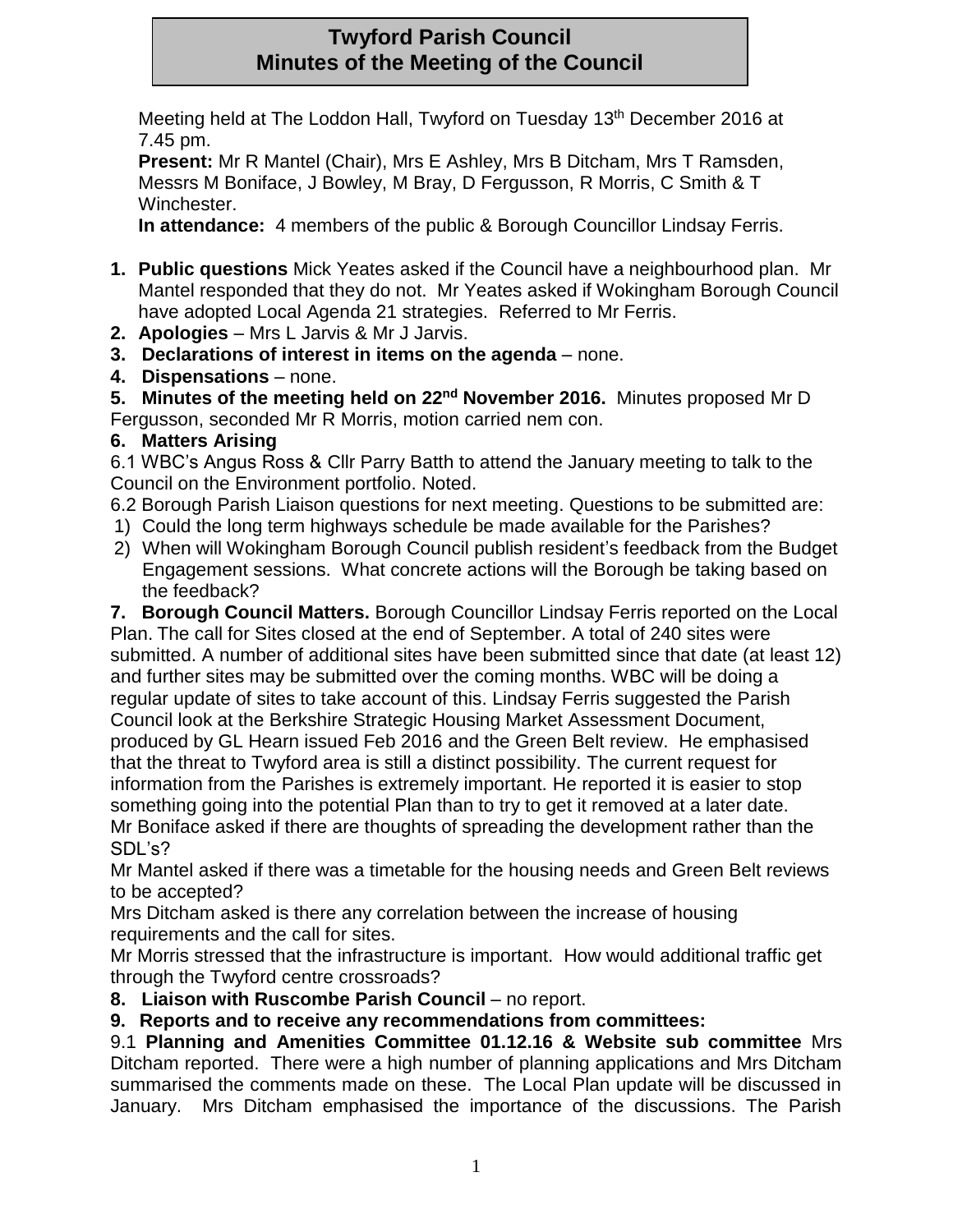Council will first meet to talk about the priorities for Twyford before then meeting with the surrounding parishes and taking their comments into consideration. Twyford is the hub. Mrs Ditcham reported on the progress with the website. Mr R Morris has been appointed web master and it is hoped the site will go live on  $6<sup>th</sup>$  January.

9.2 **Parish Lands Committee 06.12.16** Mr Bowley reported highlighting items 7.1 damage to the KGVR Willow tree, the chain securing the Longfield Road gate was cut and the padlock removed from the footballers shed, 8.3 - the issues with deer at the Hurst Road allotments and 12.4 – the advice of Stephen Loyd to be sought on the wildflower area at Stanlake Meadow.

#### 9.3 **Finance and General Purposes Committee** – no meeting held 9.4 **Other Representatives reports.**

9.4.1 Community Hub meeting 09.11.16 – discussion was held on possible vehicles of ownership. Mr Fort had suggested the project is set up as a company although the associated costs are higher. Sir Colin Southgate has put together a rough outline of construction costs however there remains a big chunk of money missing.

Mrs Ditcham asked if the main problem is ownership. Mr Bowley responded that this is not a problem as a company would be set up with the various parties having shares. Mr Bowley expressed concern that commercial conversations were being had with parties who will be paying rent.

Mr Boniface asked if the projected plan includes information on projected income/rent. Mr Bowley will provide a summary for the Council using the information he has.

9.4.2 WDALC 30.11.16 – Mr Mantel was appointed vice chair. There had been some members who wanted WDALC to wind its self up however they do not have the powers to do this. A meeting will be held in January to discuss the way forward. Minutes of the meeting have been circulated.

**10. Clerk's report** – As approved by the Planning and Amenities committee chocolates for the 'Adopt a street' volunteers and gardening volunteers needed to be delivered. Councillors volunteered to distribute these.

## **11. Waltham road path – to consider the options for a path through Stanlake Meadow.** [Item put forward for discussion] Motion:

To consider a request from a Colleton School Governor to lay a path in Stanlake Meadow between the Hurst Road entrance and the Paddock Heights Entrance. This would allow children to avoid walking on the narrow pavement on the Waltham Road. A discussion took place and it was made clear this was not a request put forward from the governing body of Colleton School. Most councillors felt that there would be benefit given that the path is narrow and it's a busy road. The path on the opposite side has overhanging branches and there are a number of side roads to cross. The motion was amended to read:

To consider a request to lay a path in Stanlake Meadow between the Hurst Road entrance and the pavilion entrance. This would allow children to avoid walking on the narrow pavement on the Waltham Road.

Proposed Mr Winchester, seconded Mr Morris, motion carried nem con. Item referred to the Parish Lands committee.

**12. Items to be discussed at the next meeting**- no items.

## **13. Correspondence circulated by email:**

13.1 Drag FAM information to be circulated – carried forward.

13.2 Mayors concert – invitation to Chairman & guest 11.12.16. Mr Bowley attended. 13.3 Mark Hopwood GWR - An update on the electrification programme for the Great Western route. Noted.